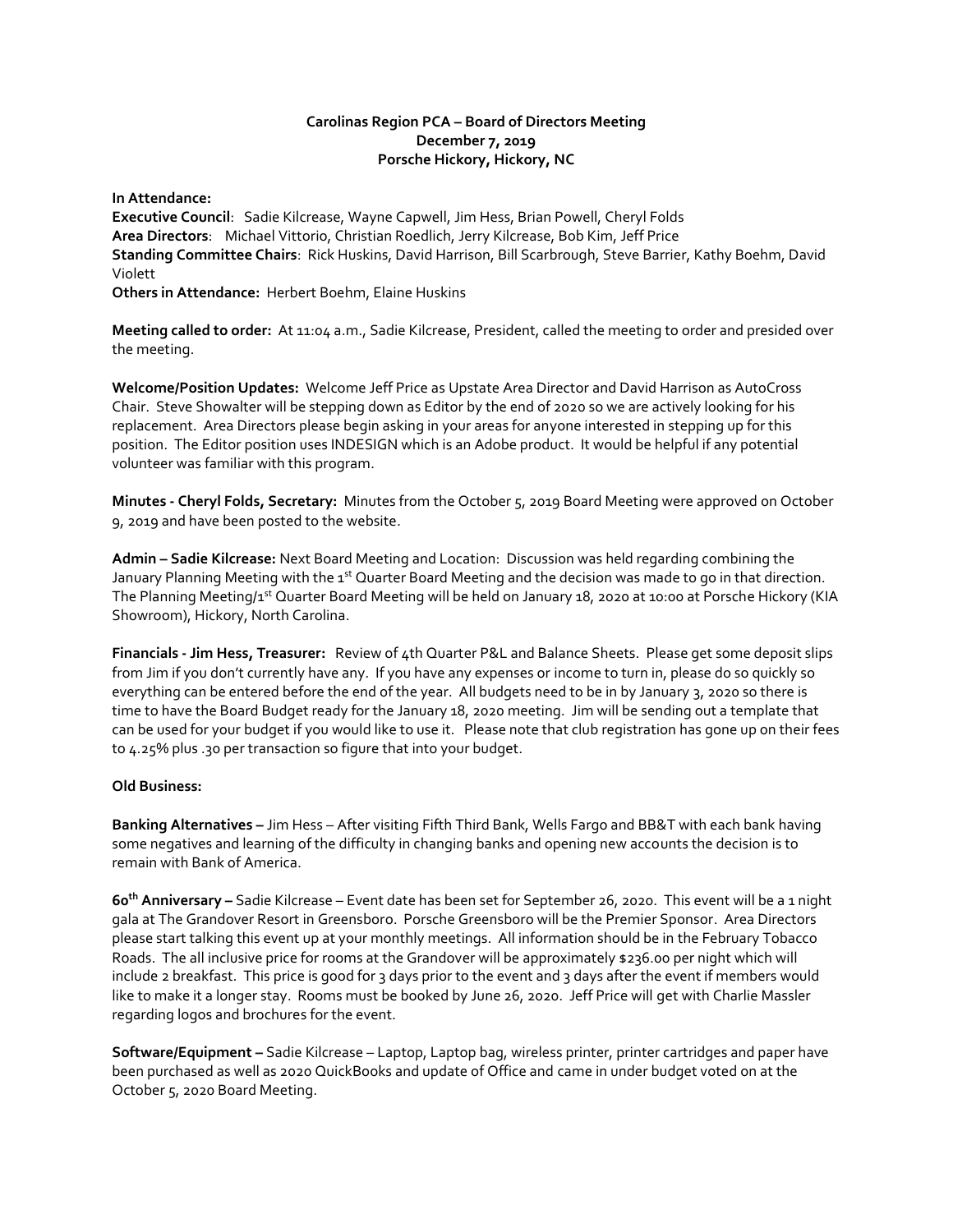**Carolina Motorsports Park Update –** Sadie Kilcrease – CMP has been sold. A press release was done October 23<sup>rd</sup> naming Motorsports Capital LLC as the new owner. The plan is to keep the current management. Paving of the tract is a priority and will be done June 2020 at the earliest. The paving company is a track paving company. Shane and Sadie hope to set up a meeting with the new owner during the January 2020 DE Winter Seminar.

## **Area Updates**:

**Hickory**,– Michael Vittorio – Christmas Party is set for Tuesday and expect 50 people to attend. Still having 15 to 20 percent of the membership at any given event. The area's chosen charity is Crossnore School and the 2<sup>nd</sup> annual poker run raised \$5,200.00 and since it was donated on giving day it was matched making it a total donation of \$10,400.00. Preliminary schedule for 2020 includes monthly drive and dines and some multiday tours. In addition to the Regional Fall Tour a Spring, Summer and Winter tour are planned. These will be Hickory Area events but open to the region. Any Area Directors that would like help with the sponsorship template feel free to give me a call.

Lake Norman-Christian Roedlich – Christmas Party will be held December 19<sup>th</sup>, 44 people are currently registered. The party will be held at the Hilton with a band and some great door prizes. Area events continue to be well attended. The 50/50 raffles held in 2019 raised between \$2,700-\$2,800 for the area's chosen charity Barium Springs. Currently working on a charitable event to be held in 2020, need some ideas. With Brian Powell's help there were five drives in 2019 and there is a tour planned in April to do the back of the dragon.

**Metrolina**, Doug Strait – No Report

**Sandhills**, Marty Barrett – No Report

**Triad**, Jerry Kilcrease – Monthly dinner meetings have 55 attendees on average. Plans to continue to hold them at Capt. Toms in Kernersville which is about halfway between the area. The Christmas Party was held on December 3<sup>rd</sup> with 86 people in attendance and \$1,700.00 was raised for the Greensboro Urban Food Bank. The next meeting will be held in January. Currently working on the 2020 agenda. Oktoberfest in October had a Shine & Show, AutoCross and buffet lunch. The Shine and Show raised \$800.00 for Juvenile Diabetes Research Foundation. 8 cars from the Triad Area joined the Metrolina Area at Morgan Ridge Winery where there were 40 cars overall, it was a great Saturday afternoon. Sponsorship proposal jointly with the Sandhills Area has been submitted. Reminder to Area Directors about the Area Director Handbook which is available to help Area Directors. Will be working with Bob Kim on updating the handbook.

**Triangle**, Bob Kim – Attendance at events is getting stronger. When I first started we had 10 to 15 attendees at monthly meetings and 5 to 7 at cars and coffee. Now having 20 plus at dinners and cars and coffee is getting more popular. Having regular request to join meet up group. Making sure new faces at meetings, members, associate members or children of members get a gift for taking the time to show up and a big welcome. Working on relationship with the dealership and stronger communication with our sister area the Hurricane Region going forward. The Christmas Party will be held December 19<sup>th</sup> and we will have some wonderful door prizes including an autographed wine bottle and wine set.

**Upstate**,– Jeff Price – Goal is to bring more organization into the area. Currently have 30/35 to 50 plus at the monthly meetings. Stopped using the old e-mail system and has obtained the full list of 480 members and has created mailing list. Members can request to be removed but to date has received zero request to be removed and members are loving the logo. Would like to work on some area logos that would be distinctive to each area. Christmas Party will be held December  $12<sup>th</sup>$  and currently has 76 signed up with the cutoff this Sunday for registration. Thanks to Michael for help with club registration and marketing material. Has been working on relationships with the Sales, Service and Parts managers at Porsche of Greenville. January meeting to go over 2020 sponsorship proposal. Monthly meetings are held at Quaker Steak and Lube, they are very good to us. During the summer there is a 1 hour meet and greet prior to the start of the 7:00 meeting. Would like to hold some of the monthly meetings at Porsche of Greenville in 2020. Need to work on planning some drive and dines.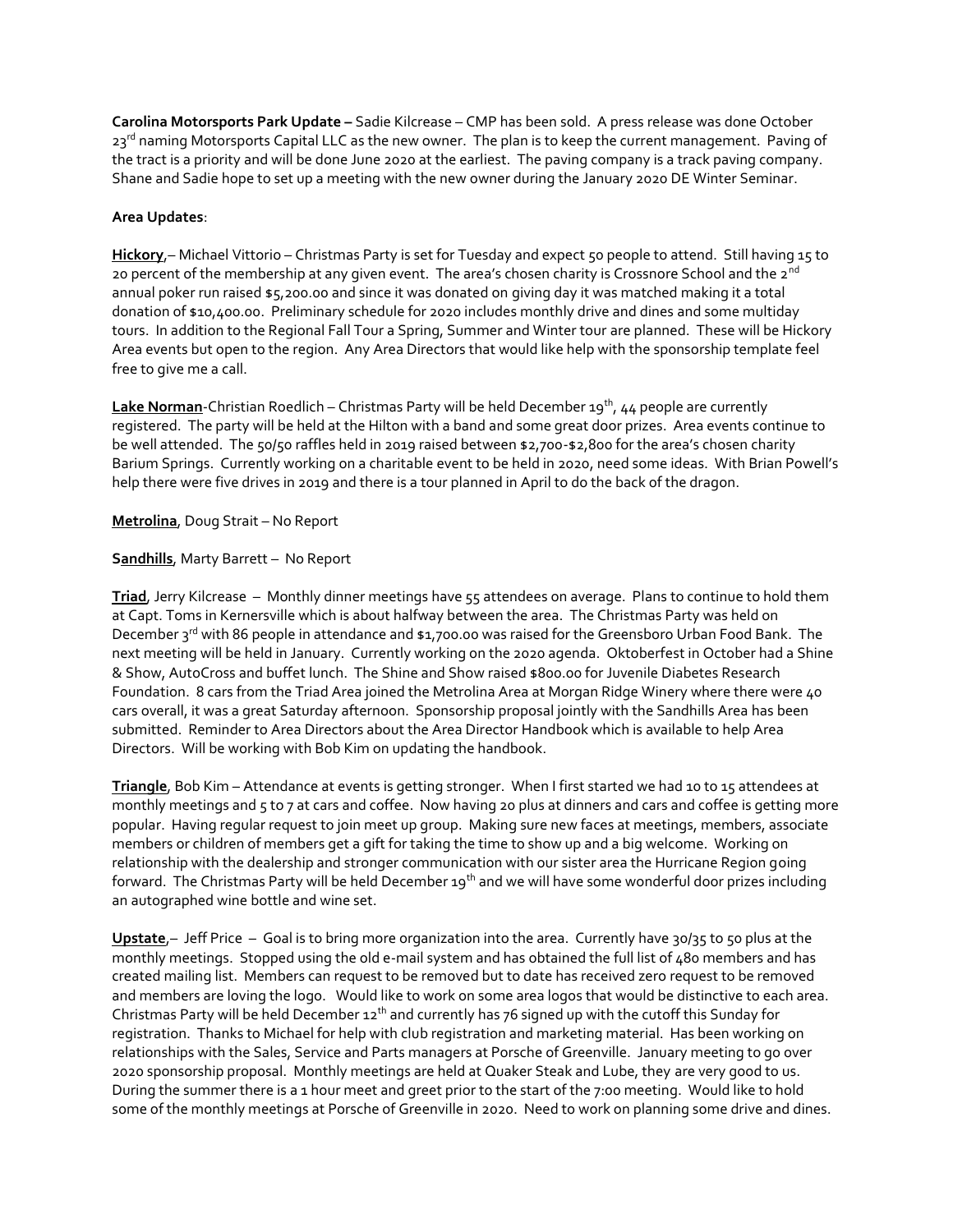### **Committee Updates:**

**Advertising** – Rick Huskins – Getting ready to get with Jim to send out invoices. Everything else moving along well.

**Autocross**, Wayne Capwell – Thanks to everyone on the board for the support and new equipment over these last years. Will still have invoices for season end trophies and software maintenance to end out this year. The end of the season award lunch will be held December  $15<sup>th</sup>$  at Carolina Ale House in Concord. David Harrison – Wants to work with Area Directors to get more Porsche owners involved in the AutoCross Program. Planning to work on a video that Area Directors can show at monthly meetings to give a better idea of what the AutoCross is about.

**Club Race** – Bill Scarbrough – With the new ownership and potential paving at Carolina Motorsports Park there is reinvigorated interest in club racing and sponsors. Since 2012 there has been a 28% loss in club racing licenses. Looking for ways to promote club racing, getting AutoCross and HPDE participants interested. January Seminar seems like a great starting point. Will continue to have conversations with potential sponsors. Also looking at time of year, October date was lost to Daytona so May would be the slot as soon as paving is a reality.

**DE -** Steve Barrier – VIR in November had 227 participants and was a great event. Had 411 confirmed and 398 participants for all 3 events in 2019. Would like to thank Andy & Don in Registration, Les & Rodney in Tech and Herbert & Kathy for bringing the Goodie Store, Herbert for stepping up to handle Tech at CMP in March and Jerry Widner doing class room. Jerry has instituted some great changes in the classroom. 2020 HPDE dates will be January 26, Winter Seminar; March 13-15 CMP; September 12-13 CMP and November 20-22 VIR.

#### **Chief Instructor,** Shane Tisdale – No Report

**Goodie Store**, Kathy Boehm – Ending the year pretty good, started out slow but ending well. Had 2 events in November which is very demanding. Square credit card fees are increasing. Sales turned out very nice at VIR even with the weather. Set up in the Tech garage once tech was completed on Saturday morning. Went through 20 pots of coffee so participants didn't seem to have trouble finding the Goodie Store. Most Area Directors have taken advantage of buying items with their stipends at cost for give aways.

### **Tobacco Road,** Steve Showalter – No Report

**Web Management,** David Violett – Nothing new on the Website. Checked into some other e-mail hosted services due to rack space not allowing large mass e-mails. These services would be additional fees. After discussion Area Directors can work around Rack Space restrictions by breaking the e-mail list up which is the best way to go for now.

#### **New Business:**

**Planning Meeting Prep** – Sadie Kilcrease -Planning Meeting set for January 18th. Chairs should be prepared to present event dates and budgets for approval.

**Charitable Donations** – Sadie Kilcrease – Please get all charitable donation information for 2019 to Sadie as soon as possible in order for it to be submitted for the National Charitable Donation Award.

Additional Note – All income, expenses & charitable donations must be turned in by 12/31 and all deposits must be made by 12/31.

**Motion to Adjourn:** Motion to adjourn made by Steve Barrier, second by Jim Hess, meeting adjourned at 2:13 pm.